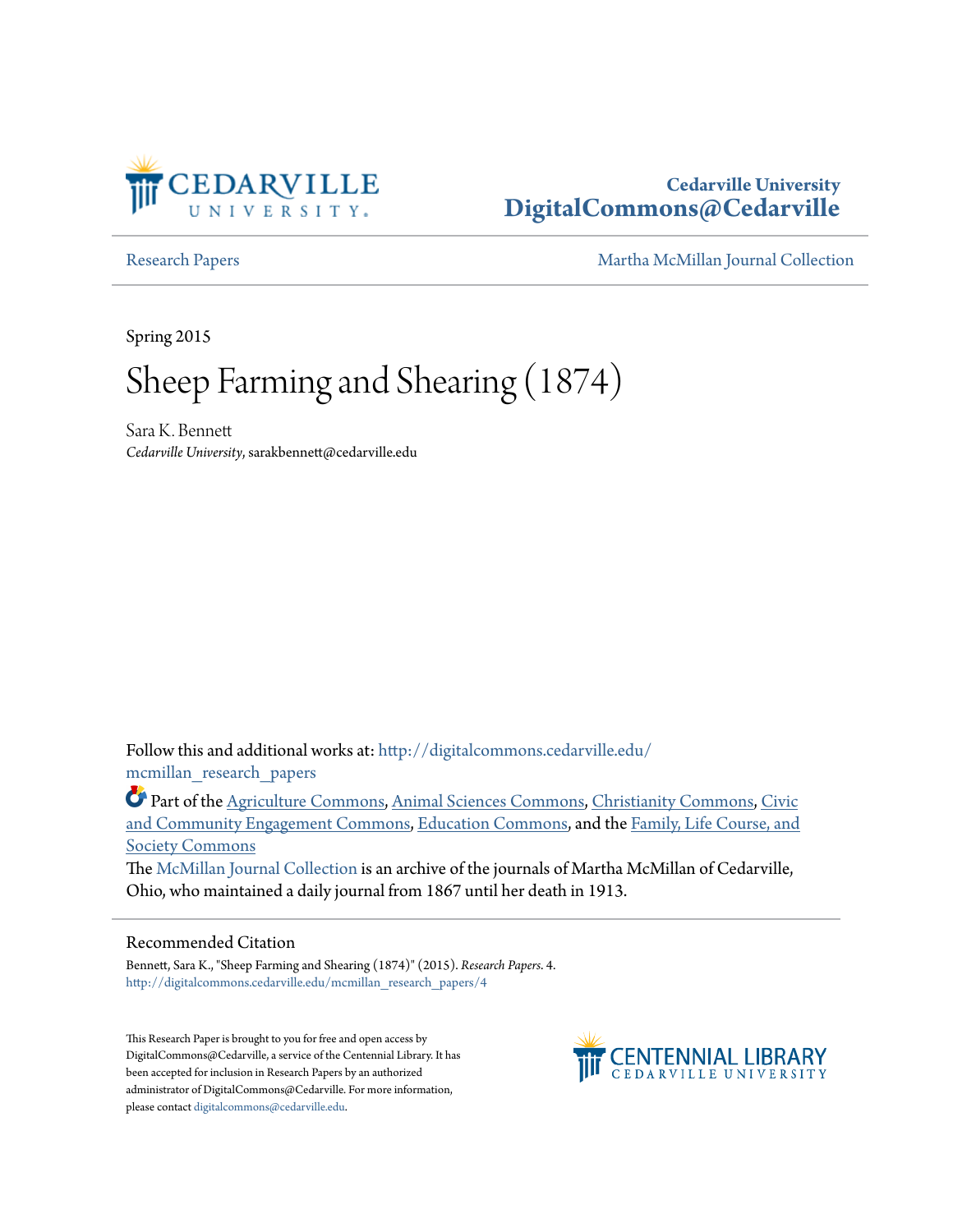### Sheep Farming and Shearing (1874 – May – August)

#### Sara Bennett

#### 2015

Sheep may seem insignificant and even silly to consider important but to Martha and James McMillan (also known as Mr. Mc.) sheep had great importance in their daily lives. Mr. Mc kept sheep as a large part of his farm. From 1867-1906 sheep lived on the McMillan farm. Martha writes on 16 April 1867 "Tuesday. Rain. Rain. James has been out all day making arrangements for his flock. There is no doubt of it but James is a shepherd in the highest sense of the term - a shepherd of sheep I mean  $(!)$   $(!)$   $(11)'$  (ed. Wood). Martha's words show the importance of sheep to Mr. Mc and that the sheep claimed a lot of his time. Martha's mentions of the sheep may seem like trivial references to farm life but knowing about caring for the sheep, the tools and process of shearing sheep, and washing the wool help readers see into Martha's world and understand why Martha's references to the sheep are important.

In Martha's time sheep dogs helped care for the sheep. Smart sheep dogs make the sheep think they decide where they want to go (Hartnagle-Taylor and Taylor, par. 4). Farmers use the Scotch Collie for herding sheep. The dogs ferociously protect the flock from intruders such as wolves or wandering wild dogs. The collies' loyalty belonged to their masters and to their flocks (Hartnagle-Taylor and Taylor, par. 4). Martha does not mention Mr. Mc having sheep dogs but it would be logical for Mr. Mc to own a sheep dog or dogs. June 23 1868 Mr. Mc sold five hundred eighty-five ewes to a man from Illinois. It took them twenty-days to drive them there on foot (McMillan, Rankin 4). Such a sheep drive would be a nightmare without sheep dogs to aid the men in herding the large flock. Mr. Mc owned several hundred head of sheep pasturing them on four other farms beside his own (McMillan, Rankin 5). Mr. Mc's sheep would take a lot of care,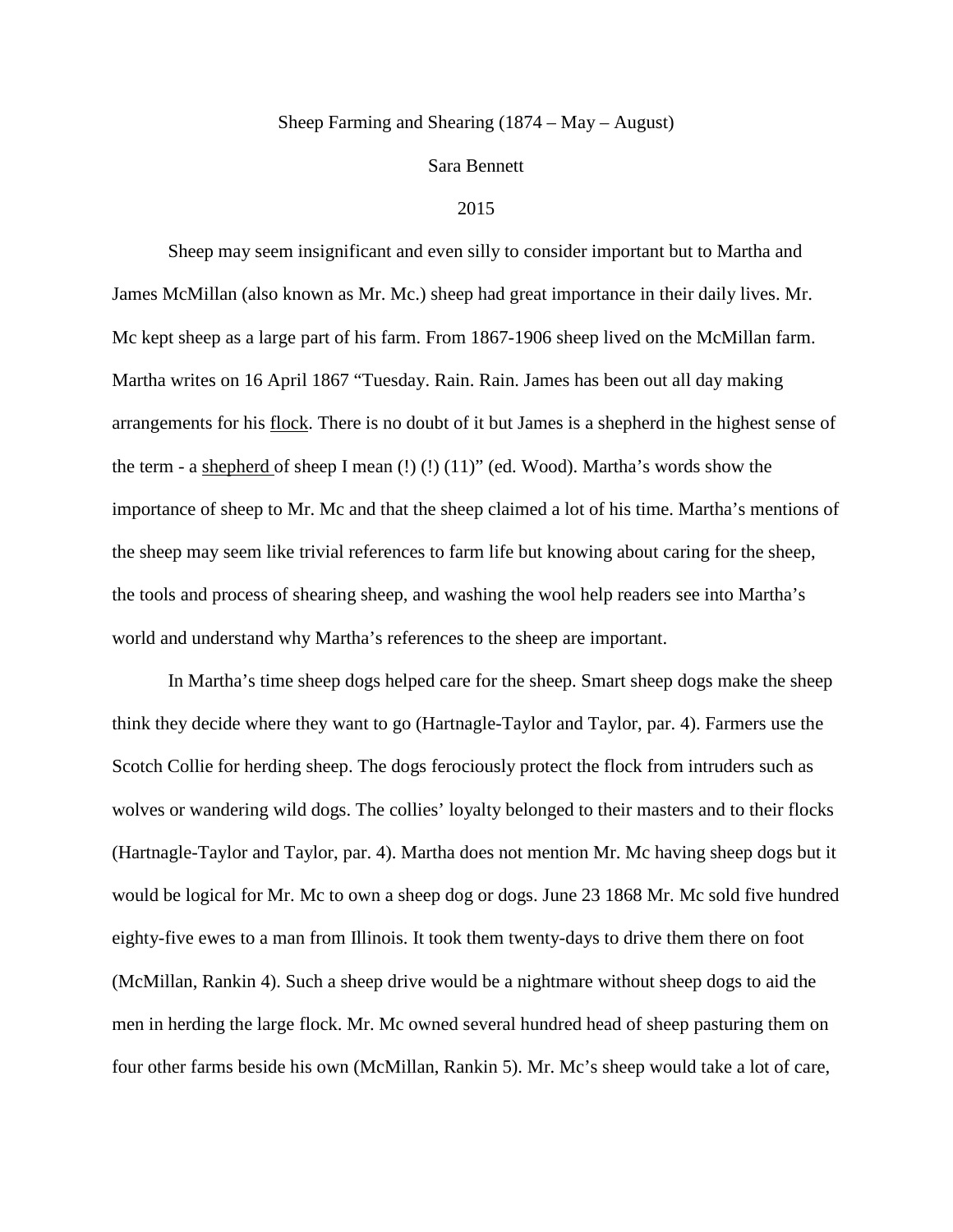explaining why Martha writes on 26 June 1874 "After supper he [Mr. Mc] and Patt left with sheep for the Packer pasture" (ed. Bennett). From the entries in May to August of 1874 it appears Mr. Mc spent much of his time with the sheep and worked hard in devotion to the farm. Rankin remarks in his notes for 1880 "As I read these diaries I learn that he (James) seemed to spend most of his time with the sheep, or in buying wool and trading in other livestock in a radius of about ten or 15 miles" (McMillan 7). Rankin states what becomes obvious to a reader when he or she reads the journals. Sheep are an important part of the farm seemingly more important than grain or other planted crops making sheep Mr. Mc's specialty.

While shearing the sheep Mr. Mc and his men would have used clippers or hand shears. Martha records the sheep shearing briefly over the course of shearing time. In 1874 Martha writes:

29 May …Mr. Mc took George Walker with him to assist with the Sheep washing…

1 June …Began shearing sheep…

3 June …Our two men sheer Sheep till noon. This afternoon – Mr. Mc and his men washing wool at the Creek…

6 June …This afternoon Miller and Mr. Mc at the Packer Sheep pasture did not not get home till late…

15 June …Geo Walker and our two Jansrider men, Harlan Thompson, & Sam Washington finished the sheep shearing… ed. Bennett.

In 1874 the sheep shearing took fifteen days. Martha gives brief mentions of sheep shearing when she records the daily farm work. Martha most commonly mentions the Packer pasture in regard to the location of the sheep and shearers. Depending on the year the McMillan sheep shearing took somewhere around two weeks, starting anywhere from mid May to early June also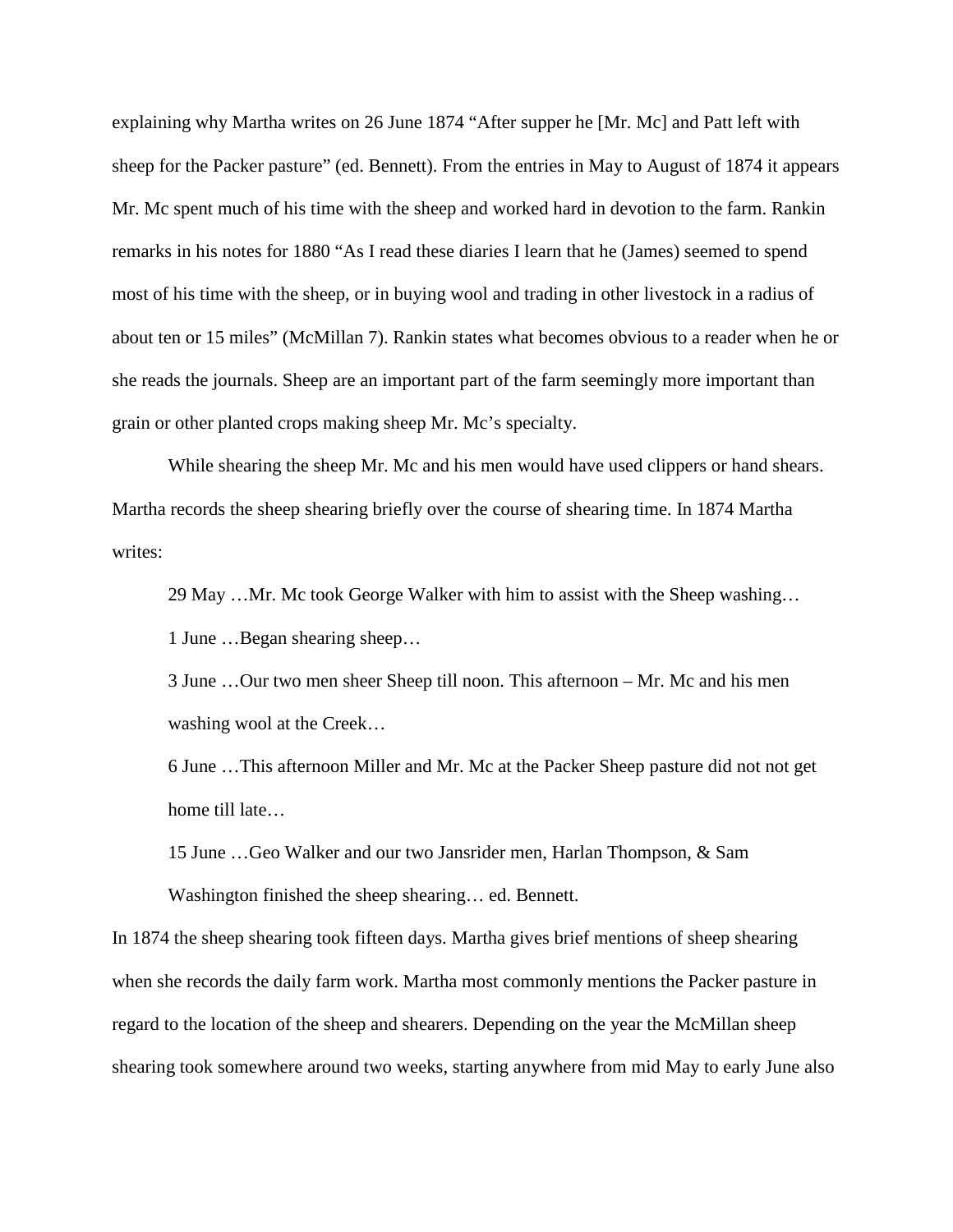depending on the year. Shearing sheep took skill. An average shearer could shear about twentyfive sheep a day. An exceptional shearer could clip thirty-five sheep ("Raising Sheep," par. 2). The sheep shearing process started with washing then shearing the sheep. Afterwards the wool would be washed. In 1871 the sheep shearing started May  $19<sup>th</sup>$  and ended June  $10<sup>th</sup>$  with one thousand sheep sheared. In 1888 on June  $1<sup>st</sup>$  sheep shearers came and in the first week of June sheared six hundred sheep (McMillan, Rankin 5, 11). Understanding why sheep shearing happens and how long it takes gives a reader of Martha's journals an appreciation of the work accomplished to shear six hundred or one thousand sheep. The knowledge of it taking an average shearer a day to de-fleece twenty five sheep gives readers an appreciation of the hardworking sheep shearers who would shear the sheep for days on end to complete the work. It took nearly three weeks to shear the sheep in 1871, not counting Sundays or as Martha calls them Sabbaths. Averaging everything out, fifty sheep were sheared in a day. Taking the number of sheep an average shearer could shear in a day from the article "Raising Sheep," the sheep shearing in 1871 meant it could have taken two men shearing sheep for twenty days to finish the flock of one thousand sheep.

Washing the wool happens after the sheep have been sheared. Wool contains a substance called lanolin, the sheep's natural fatty substance of oil and sweat. The wool also can have dust, dirt, bits of vegetation, and erm, things clinging on the back area (van Deijnen, par. 6). A sheep's fleece becomes very dirty during the year interval between sheep shearings. Washing the wool removes the dirt and oil from the fleece. Two methods of wool washing exist depending on the use for the wool later. Washing the fleece in cold water leaves the lanolin in making the woolen products from the fleece waterproof (Reser, par. 21). Most fleeces are washed in soapy, warm water. Though the fleece cannot be agitated for fear of felting and has to have a warm water rinse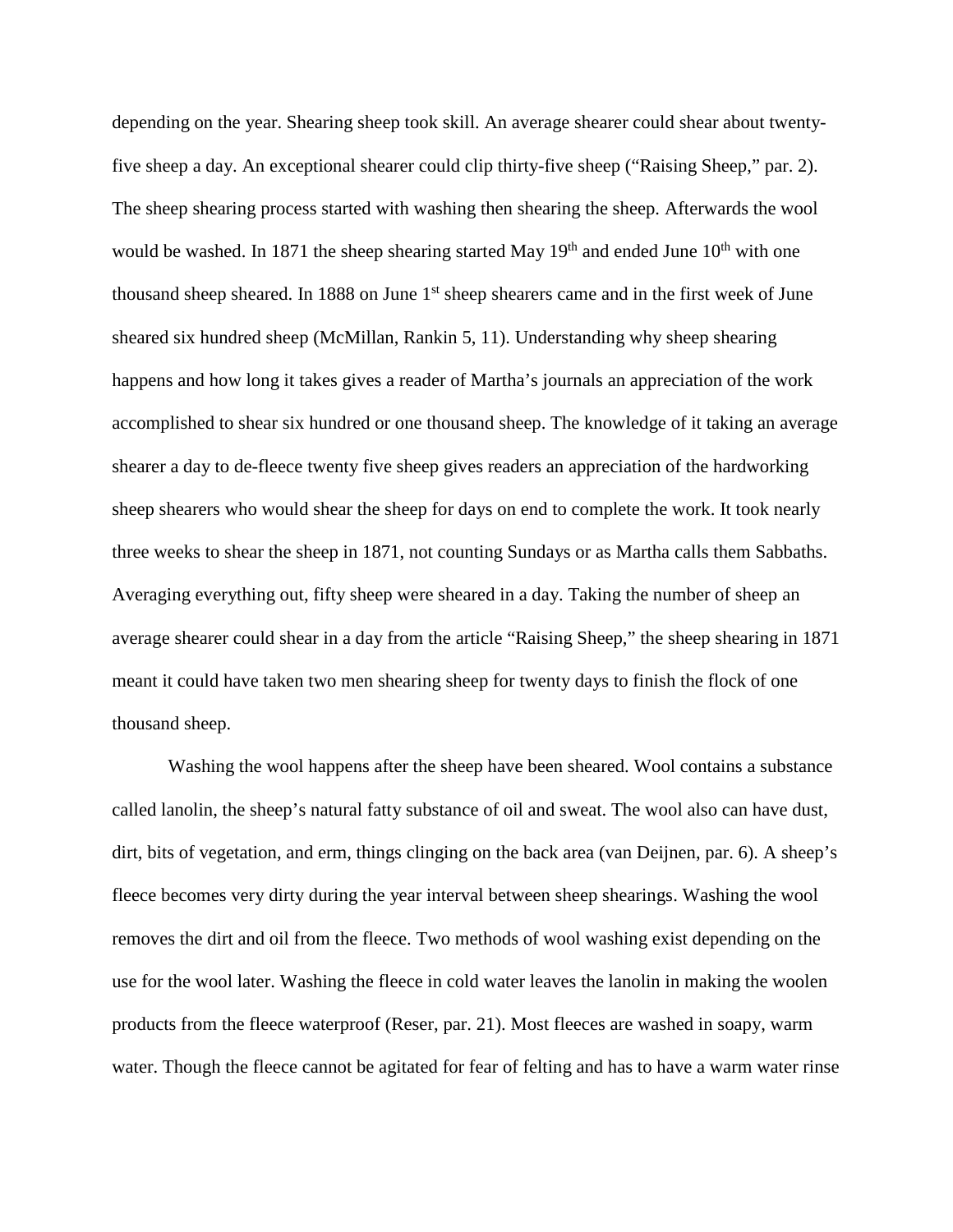the same temperature as the soapy washing water so the wool fibers would not shrink (Reser, par. 24). Felting the wool fibers would help as it would tangle the wool fibers and make it very difficult to untangle them or make them useful again. Understanding the intricacies of wool washing helps to understand Martha's reference to the men washing wool in the creek. Washing the wool in the creek would be a cold water wash to remove the dirt, dust, and whatever else stuck in the wool not removed by washing the sheep before shearing.

Knowing about sheep and sheep shearing brings an understanding to what Martha talks about during her mentions of the men going up to the sheep pasture, sheep shearing, washing the wool. Understanding a method for caring for sheep using sheep dogs gives a picture of what the Packer Sheep pasture, or other pastures Mr. Mc had sheep in, looked like. Knowing how sheep shearing and wool washing works gives an appreciation to the hard work the men accomplished in a few weeks. Information about sheep gives an insight into Martha's life and the life on the McMillan farm.